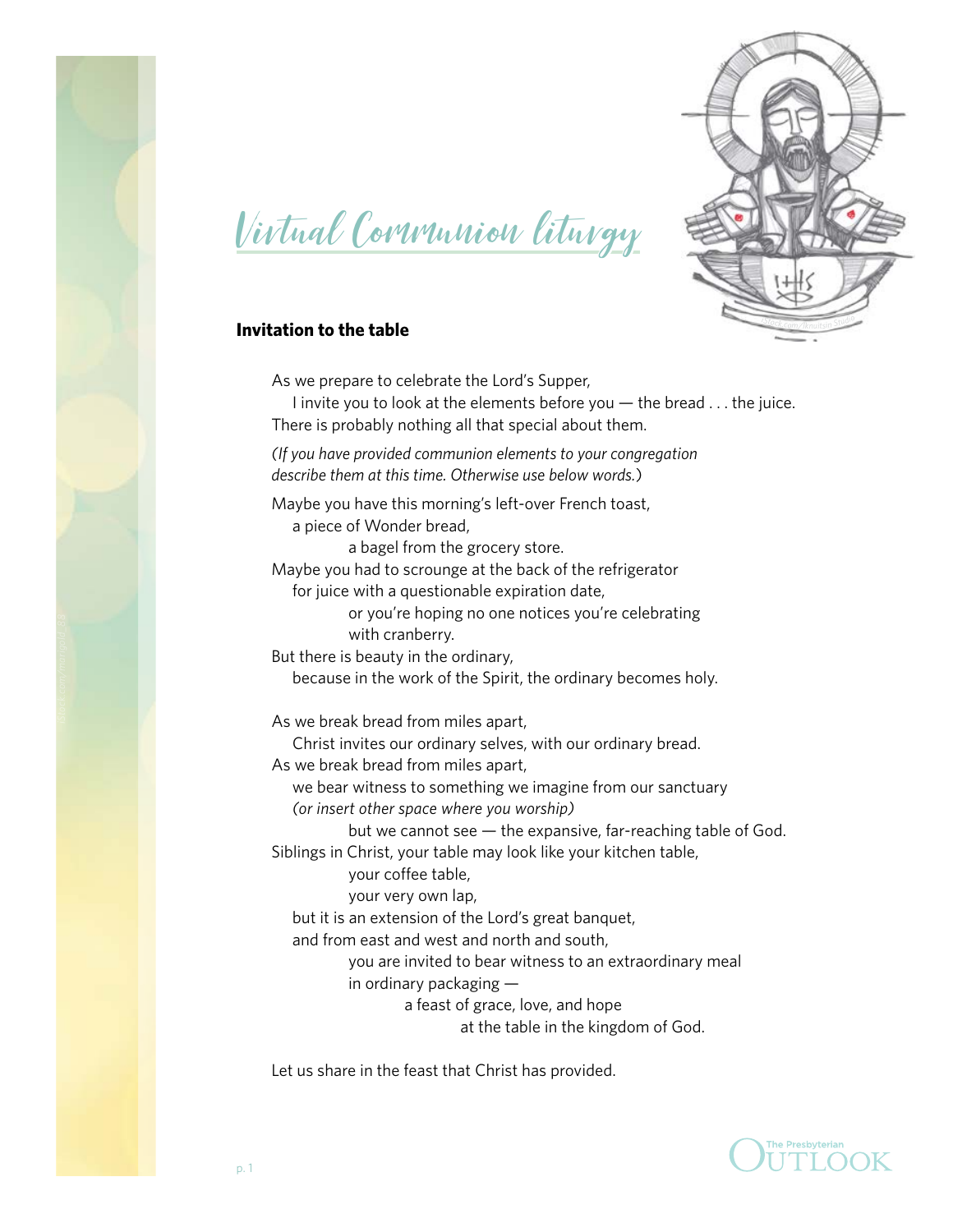

#### **Prayer of Great Thanksgiving**

*(Note that for call and response, you may need to remind your congregation that even though we may be muted to one another, we are not muted to God, so "trust as you join your voice in the words in bold, God hears it as a chorus of the faithful sharing in the dinner prayer." A single liturgist may lead the entire call and response or another participant may join in.)*

The Lord be with you. **And also with you.** Lift up your hearts. **We lift them up to the Lord.** Let us give thanks to the Lord our God. **It is right to give our thanks and praise.** 

While we long to return to normal, to just be together, tasting the same bread, sharing the same cup,

we cannot deny that there is still and is always reason to bring our thanks and praise to you, abiding God.

Just look at us, right here in this moment.

Even apart, we are together — your people, a community of mutual support and love.

Even separated from our church home, we are never separated from you. As you guided the Israelites through their wilderness and wandering, never forgetting or failing them, despite their fear and

impatience at the long journey to "normal,"

we trust that you are with us, too, laying a pathway to a new day.

Thank you for today's visible reminder that

no building can contain the promises

of your reliable presence with us and for us.

*continued on the next page*

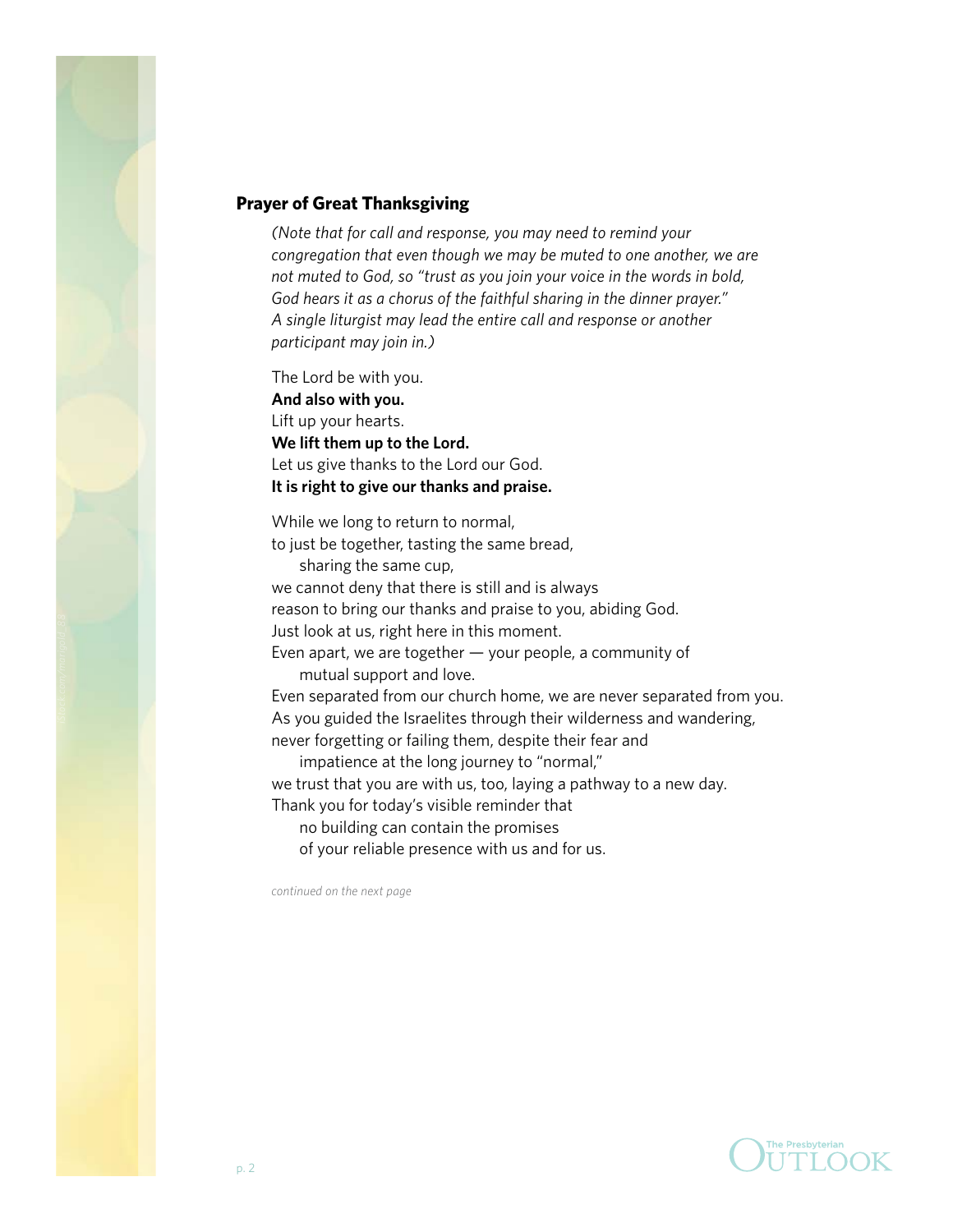

As our world yearns for stability and longs for the easing of ache, we wait in the quiet confidence of a people who know your Son. Jesus Christ, our Savior, modeled compassion for all. He paid attention to suffering —

the anguish of health declined, and hearts broken, and hope waning. And he extended healing.

He formed a community of disciples, a rag-tag bunch like you and me, whom he gathered in  $-$  to teach and to love; whom he sent out  $-$ 

to teach and to love.

So whether we are gathered or whether we are scattered, we are entrusted to the eternal promises,

of the one who lived, and died, and lived again,

to set us free from suffering and sin.

And so, we give thanks that, in Christ, new beginnings are possible.

Remembering your constant faithfulness across the tumult of all days, we give thanks for the signs of you, O God, with us in these ordinary gifts of bread and juice. Pour out your Spirit upon us, wherever we may be, And stir amidst these gifts of bread and cup that they may be the communion of the body and blood of Christ. By your Spirit, unite us at your table, across the miles with one another, with your children in every time and place,

with the living Christ.

May the taste of grace on our tongues jog our

memories of your faithfulness

and energize us to live out your love for us,

through whatever tomorrow brings,

until we break bread at your table in glory.

And hear us as we pray in the quiet of our homes, or our hearts, wherever we may be, the prayer that Jesus taught us to pray saying,

Our Father who art in heaven, hallowed be thy name. Thy kingdom come, thy will be done, on earth as it is in heaven. Give us this day our daily bread; and forgive us our debts, as we forgive our debtors; and lead us not into temptation, but deliver us from evil. For thine is the kingdom and the power and the glory, forever. Amen.